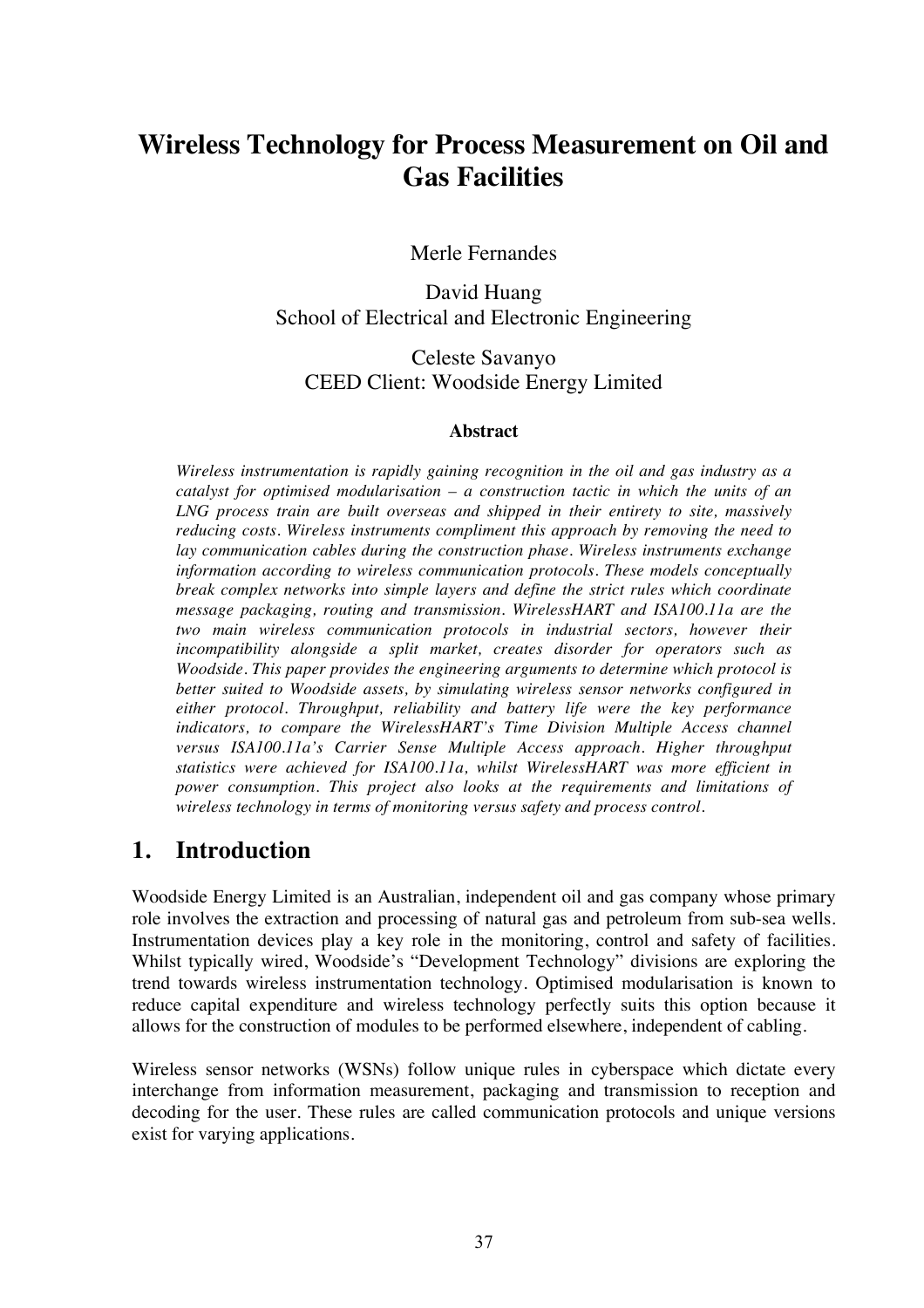#### **1.1 Background Information**

Communication protocols are defined using what is known as an Open Systems Interconnection (OSI) stack, which helps break a complex network into smaller manageable layers. The stack is hierarchal in the sense that each layer requests and receives information from the layer below it whilst hiding those details from the layer above. In turn, a layer provides information and services to its overhead neighbour.

The drive to produce a communication protocol adequate for industrial monitoring resulted in the introduction of the WirelessHART (IEC 62591) in September 2007 (Peterson, Carlsen 2012) and sometime later the ISA100.11a (IEC 62601) in September 2009 (Peterson, Carlsen 2012). Both are derived from the IEEE standard 802.15.4 for Low-Rate Wireless Personal Area Networks and while essentially encapsulate the same practice, are configured with several fundamental differences. The differences between the two protocols can be seen in Figure 1.



**Figure 1 The WirelessHART and ISA100.11a Stack models (Peterson, Carlson 2011)**

The most crucial difference, reinforcing the inability of the protocols to merge, lies in the MAC sub-layer for Medium Access Control. Slot time is defined as the "awake" period of a device, when it is actively sending or receiving. WirelessHART maintains a 10ms slot time in a TDMA (Time Division Multiple Access) control. In ISA100.11a protocol however the channel is left open for a CSMA (Carrier Sense Multiple Access) control. Further differences exist, related to network topology and network addressing.

#### **1.2 Project Objectives**

The market of instrumentation devices is predominantly divided between the two wireless communication protocols. This division in products may cause uncertainty for instrumentation engineers at Woodside. Thus the drive for this project is to simulate networks configured in either protocol and highlight key performance indicators to distinguish which protocol has better characteristics. The analysis of results may provide clarification for future front end engineering design.

### **2. Methodology**

The simulations were performed using NS-3 Network Simulator. NS-3 is a discrete event network simulator for Internet systems targeted for research and education. NS-3 is free online, licensed under the GNU GPLv2 license and is publicly available for research,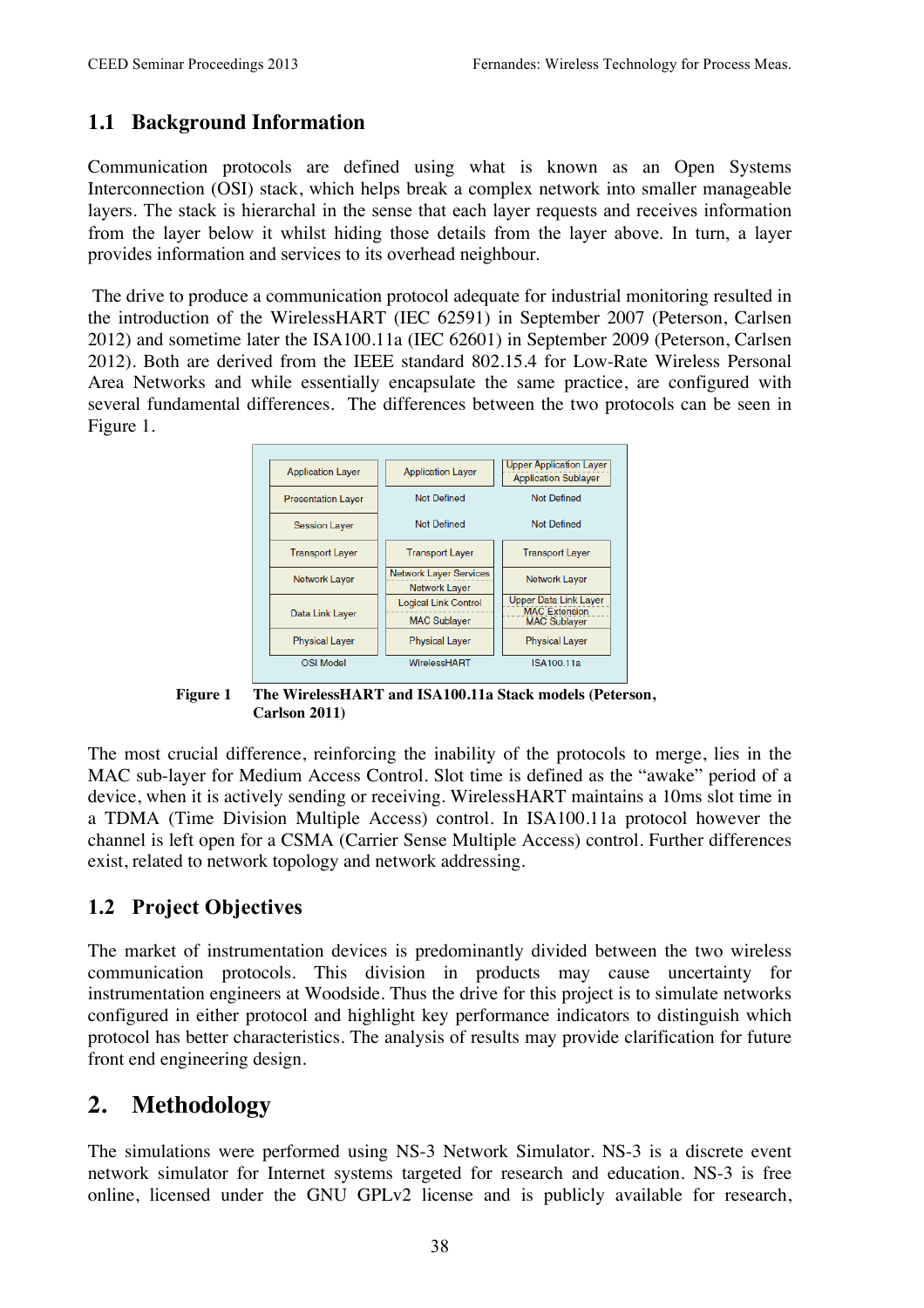development and use. Collaboration with the instrumentation and control team from Nganhurra facilities engineering provided the base network topology from which the simulation was developed.

#### **2.1 Framework of the Simulated Network.**

To maintain compatibility with Woodside assets, the frame of the network was modelled after an existing wireless sensor network. A WSN was created aboard the Nganhurra Floating, Production, Storage and Offloading (FPSO) vessel, as a trial for the monitoring and record of leak tests on the riser emergency shut-down valves. The network has been running successfully utilising a WirelessHART communication protocol for over two years (Barini E, pers. comm., June 5, 2013). By configuring the simulations as close as possible to the actual network, minimal assumptions were made in regards to environmental variables. The figure below shows the Nganhurra FPSO and approximate placements of four wireless pressure transmitters, three wireless temperature transmitters and one access point.



**Figure 2 Woodside's Nganhurra FPSO with the approximate locations of gateway, temperature and pressure transmitters. Numbers indicate device number as aligned with the simulation. The entire vessel is approximately 260m in length and 50m in width. Schematics provided by the Nganhurra instrumentation and control team.**

The algorithm followed by NS-3 programmers creates a node, within which a programming interface can configure layers of the OSI model. Each node represents a computer or transmitter on the network. Within the node, net devices hold information about lower layers such as the physical specification of channel transmission and medium access control. An interface container ties the lower levels with the upper functions responsible for the information's source and destination.

The physical layer utilises a hybrid of Direct Sequence Spread Spectrum (DSSS) and Frequency Hopping Spread Spectrum (FHSS) for maximum robustness against process interference. The simulation used an IEEE 802.11b Wireless Local Area Network (WLAN). Industrial networks are typically modelled as per the IEEE standard 802.15.4 for Low-Rate Wireless Personal Area Networks (LR-WPAN); however this module is still under development in NS3. Channel properties were determined as per previous literature (Nobre et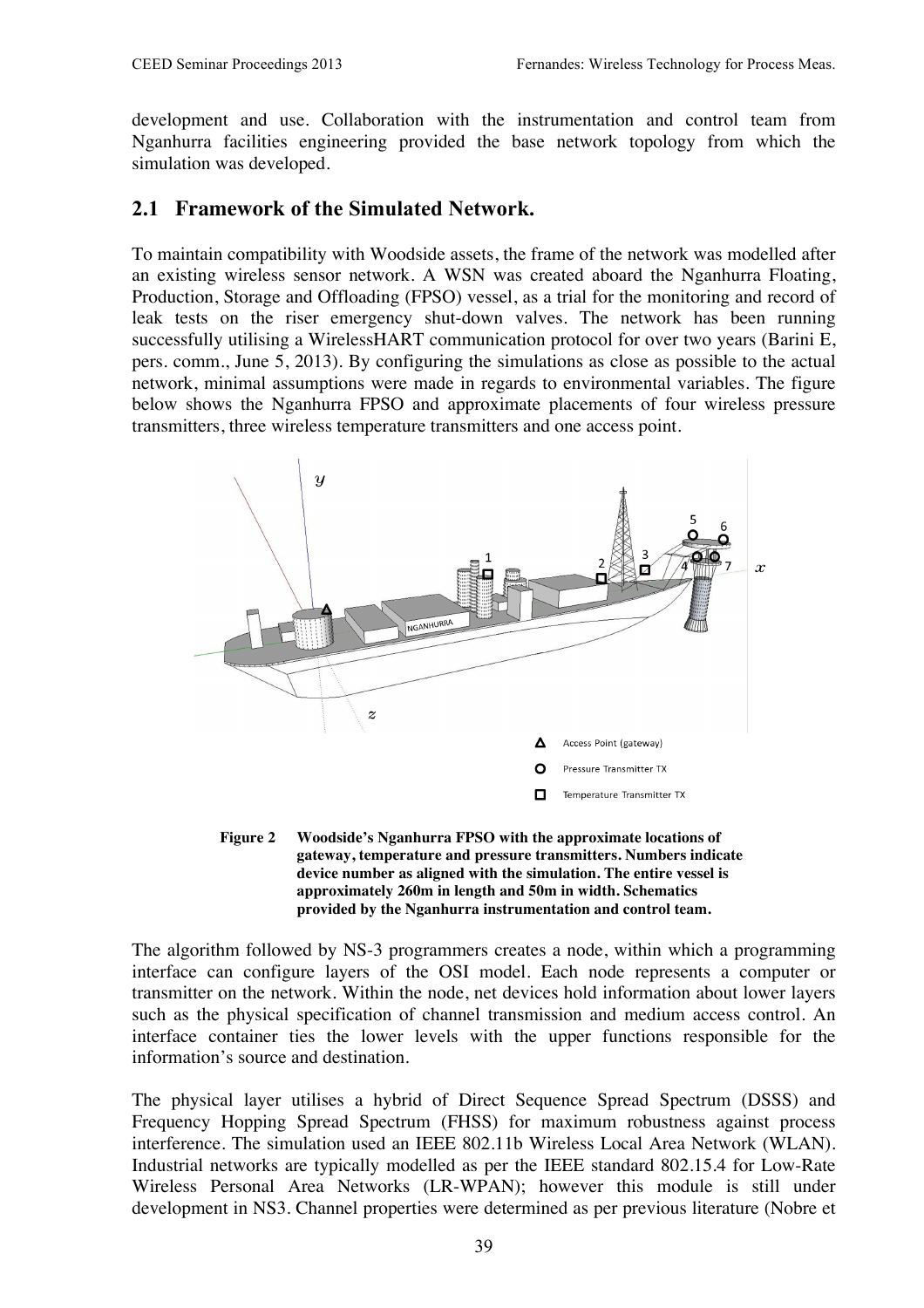al. 2010). These parameters can be seen in Section 3. The transmitting devices were defined as sources and the gateway as a sink. A User Datagram Protocol (UDP) data flow was implemented for the generation of normal traffic, at the transport layer. The 802.11b standard allows transmission on the Industrial, Scientific and Medical bandwidth 2.4GHz at data rates spanning 1Mbps to 11Mbps (Zhao G 2011). Optimised state link routing (OLSR) was implemented using in-built functions of the software.

### **2.2 Differentiating the WirelessHART and ISA100.11a**

The most fundamental difference between the ISA100.11a and WirelessHART constituted the MAC (Medium Access Control) sub-layer. This layer defines the process by which a device checks and clears the channel for the transmission to commence. WirelessHART follows a Time Division Multiple Access (TDMA) protocol for coordinating multi-device communication on a single network. The basic principle is that transmission is divided up into super-frames, within which, each device is allocated a slot. The MAC operates on a round robin system. Each device may only transmit in its allocated section and is otherwise 'idle' to conserve power. WirelessHART uses a fixed slot time of 10ms. The ISA100.11a also uses a TDMA data link with a significant variation. Slots may remain on the same frequency channel for an extended period. This slow hop may be shared by a number of devices, leaving data linkage in that time to be dominated by a Carrier Sense Multiple Access with Collision Avoidance (CSMA/CA). This method involves the device "sensing" whether the channel is free by submitting RTS/CTS (Request To Send/ Clear To Send) prompts. (Peterson, Carlsen 2011).



**Frequency Hopping. Within each extended slot in (b), CSMA/CA dominates. (Peterson, Carlson 2011)**

The WirelessHART protocol assumes all devices have routing capability, hence allowing a mesh topology with all devices free to route on an optimised link convention. The ISA100.11a separates the sensor role from the router, hence the availability of "end nodes" with no routing capability. This permits a star-mesh topology. In the simulations, nodes 5, 6 and 7 were defined as end nodes only capable of forwarding information to node 4 (See Figure 2).

### **2.3 Key Performance Indicators**

To date the performance indicators used to benchmark the simulation results are a measure of throughput, packet loss and battery consumption. A flow monitor uses probes which can tap into devices and read its diagnostics. Network throughput is the average rate of successful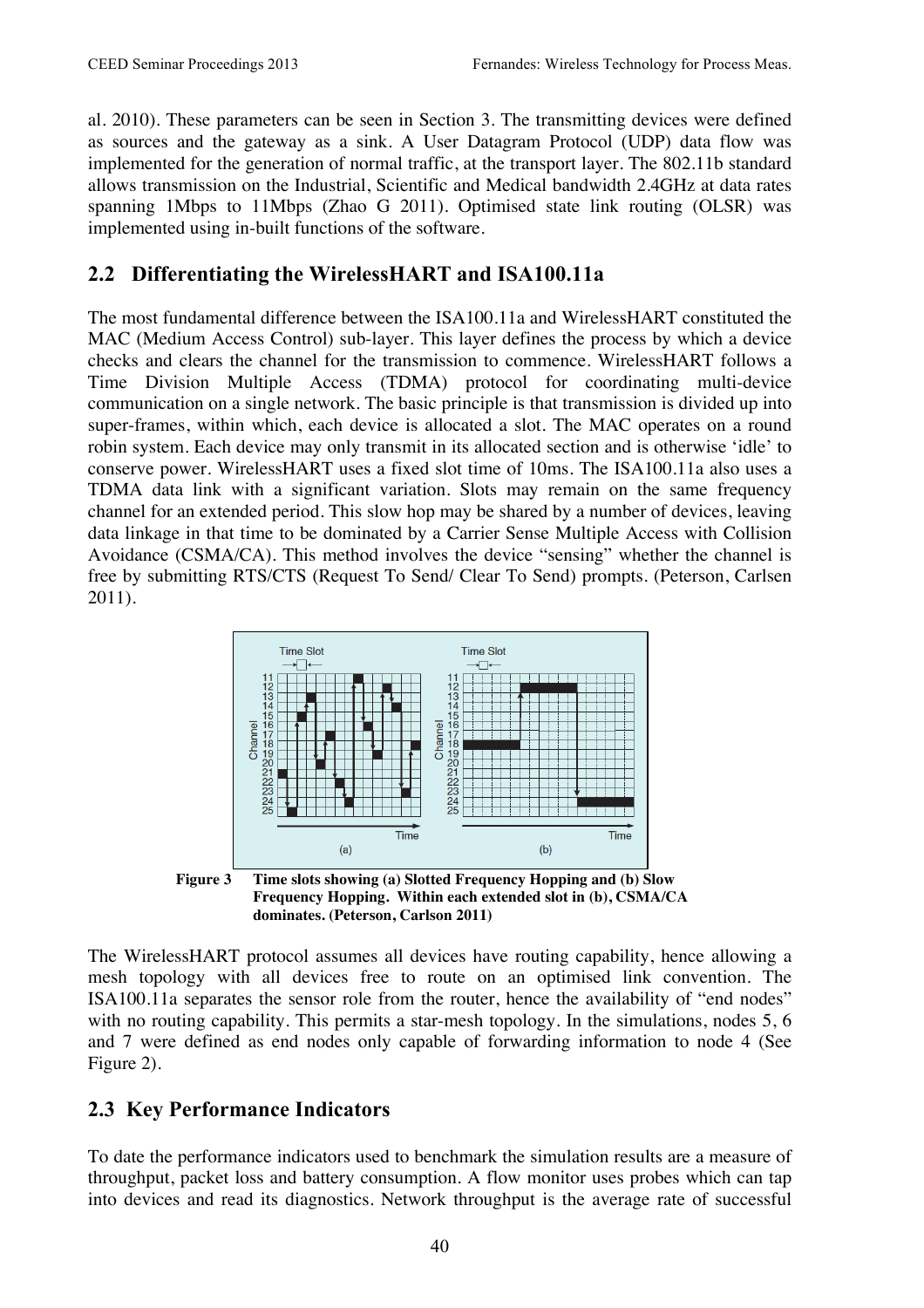transmissions and is measured in bits per second. A counter keeps track of dropped packets. These two features provide the benchmark for network reliability.

Field instruments aim to conserve as much power as possible as this minimises the need for maintenance. As such, much emphasis is placed on the ratio of idle mode to active mode. To observe this behaviour an energy source container was implemented which modelled the depletion of lithium thionyl chloride batteries. Power consumption was modelled after a typical wireless CC2420 radio chip, such that sufficient power depletion could be observed in 100 seconds. The actual life expectancy of wireless instruments may be up to 10 years, depending on the refresh rate of information.

## **3. Analysis of Simulation Output**

| Packet Size (payload) = $60$ Bytes      | RTS retry limit $= 2$ attempts               |  |  |  |  |  |
|-----------------------------------------|----------------------------------------------|--|--|--|--|--|
| Number of Packets $= 10000$             | TDMA slot time $= 10$ ms                     |  |  |  |  |  |
| Data Rate = $11$ Mbps                   | Initial Cell Supply Voltage $= 24V$ DC       |  |  |  |  |  |
| Propagation Delay Model:                | Battery: Lithium Thionyl Chloride Cell Model |  |  |  |  |  |
| <b>Constant Speed Propagation Delay</b> | Battery 'TX' current : 17.4mA                |  |  |  |  |  |
| Propagation Loss Model:                 | Battery 'RX' current : 18.8mA                |  |  |  |  |  |
| <b>Log Distance Propagation Loss</b>    | Battery 'idle' current : 426uA               |  |  |  |  |  |
| Maximum Transmission Range $= 150$ m    | Battery 'sleep' current : 20uA               |  |  |  |  |  |

The simulation yielded the following outputs for the given parameters:

**Table 1 Simulation Parameters.**

|                     | <b>Total Throughput</b> | TX drops | RX drops | <b>Battery Usage</b> |
|---------------------|-------------------------|----------|----------|----------------------|
| <b>Access Point</b> |                         |          |          | 0.0242V              |
| Device 1            | 14.3298 Kbps            |          |          | 0.0189V              |
| Device 2            | 14.3285 Kbps            |          |          | 0.0129V              |
| Device 3            | 14.3286 Kbps            |          |          | 0.0124V              |
| Device 4            | 14.3272 Kbps            |          |          | 0.005V               |
| Device 5            | 14.3274 Kbps            |          |          | 0.0052V              |
| Device 6            | 14.3276 Kbps            |          |          | 0.005V               |
| Device 7            | 14.3277 Kbps            |          |          | 0.0032V              |

**Table 2 Results of the WirelessHART simulation package. Throughput was a measure from each device source to the access point.**

|                     | Total        | <b>TX</b> | RX             | <b>CTS</b>     | ACK      | <b>Battery</b> |
|---------------------|--------------|-----------|----------------|----------------|----------|----------------|
|                     | Throughput   | drops     | drops          | timeout        | timeout  | Usage          |
|                     |              |           |                | drops          | drops    |                |
| <b>Access Point</b> |              |           | $\Omega$       |                |          | 0.0242V        |
| Device 1            | 14.3305 Kbps | $\theta$  | $\theta$       | $\theta$       | $\theta$ | 0.0234V        |
| Device 2            | 14.3305 Kbps | $\theta$  | $\theta$       | $\theta$       | $\theta$ | 0.02V          |
| Device 3            | 14.3306 Kbps | $\theta$  | $\theta$       | $\theta$       | $\theta$ | 0.02V          |
| Device 4            | 14.3306 Kbps | $\theta$  | $\theta$       | $\theta$       | $\Omega$ | 0.0136V        |
| Device 5            | 14.3307 Kbps | $\theta$  | $\theta$       | $\overline{0}$ | $\theta$ | 0.0032         |
| Device 6            | 14.3307 Kbps | $\theta$  | $\theta$       | $\theta$       | $\theta$ | 0.0032         |
| Device 7            | 14.3307 Kbps | $\theta$  | $\overline{0}$ | $\theta$       | $\Omega$ | 0.0032         |

**Table 3 Results of the ISA100.11a simulation package. Throughput was a measure from each device source to the access point.**